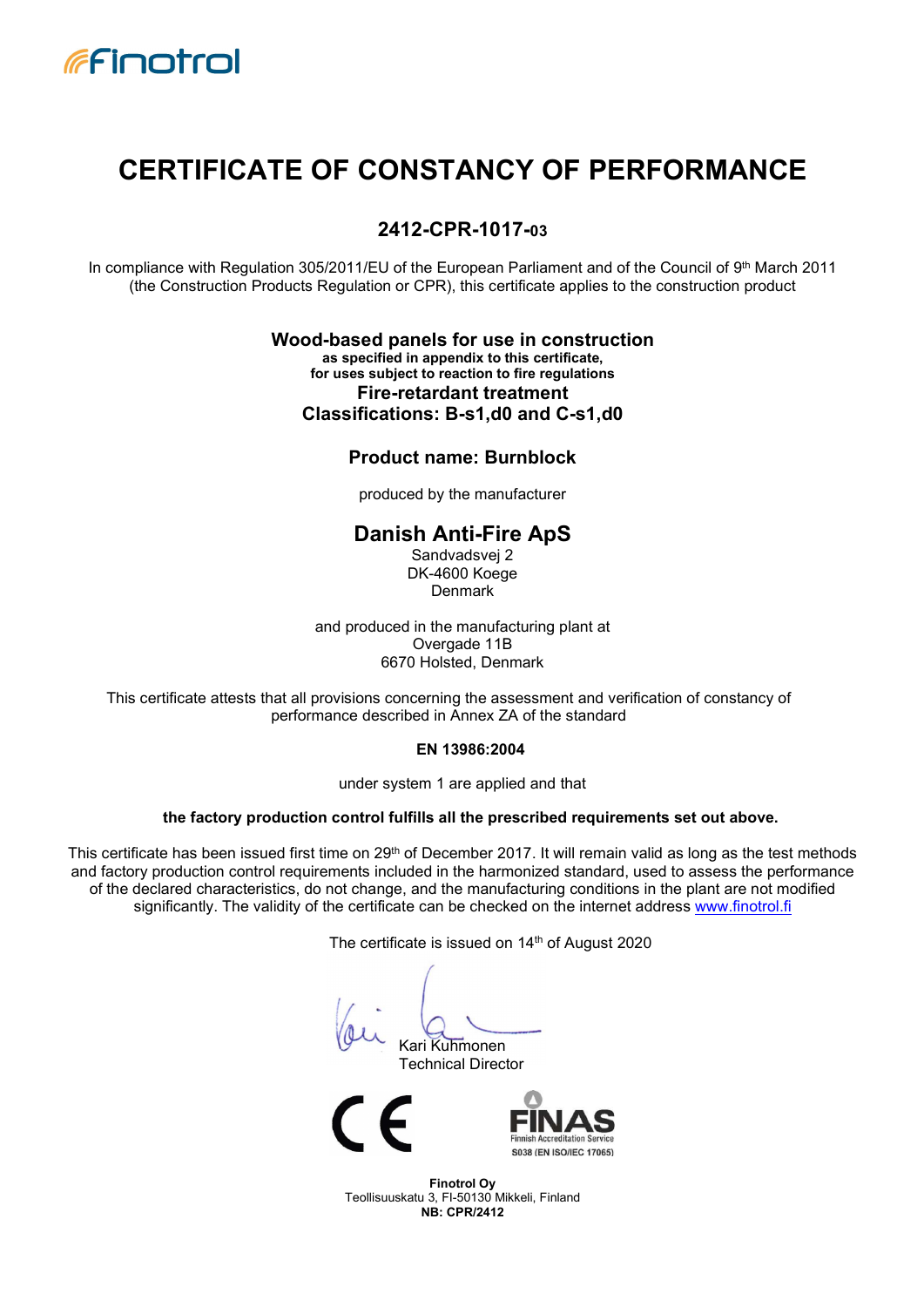

## Danish Anti-Fire ApS

Sandvadsvej 2 DK-4600 Koege Denmark

## Certificate of Constancy of Performance

2412 – CPR – 1017 – 03 appendix

#### Fire retardant: Burnblock, manufactured by Burnblock ApS Wilders Plads 8A, DK-1401 Copenhagen K. Treatment: Impregnation

#### Plywood (birch 12 mm)

- Product: Birch plywood with fire retardant Burnblock
- Thickness: Nominal thickness 12 mm
- Density: 745 kg/m<sup>3</sup>
- Intake: Dry amount of fire retardant 50 kg/m<sup>3</sup> (-0, +10 kg/m<sup>3</sup>)

- Substrate: Any substrates of classes A1 and A2-s1,d0 of at least 11 mm thickness and with a density equal to or greater than  $525$  kg/m<sup>3</sup>

- Fixation: Fixed mechanically to the substrate
- With a ventilated or non-ventilated air gap or with no air gap
- Mounting: Horizontal and vertical joints
- Reaction to fire classification: B-s1,d0

#### Plywood (birch 6,5 mm)

- Product: Birch plywood with fire retardant Burnblock.
- Thickness: Nominal thickness 6,5 mm
- Density: 722 kg/m<sup>3</sup>
- Intake: Dry amount of fire retardant 20 kg/m<sup>3</sup>
- Glue: Phenolic glue
- Substrate: Any substrates of classes A1 and A2-s1,d0 of at least 9 mm thickness and with a density equal to or greater than  $653$  kg/m<sup>3</sup>
- Fixation: Fixed mechanically to the substrate
- With no air gap
- Mounting: Horizontal and vertical joints
- Reaction to fire classification: C-s1,d0

# $\epsilon$

Finotrol Oy Teollisuuskatu 3, FI-50130 Mikkeli, Finland NB: CPR/2412